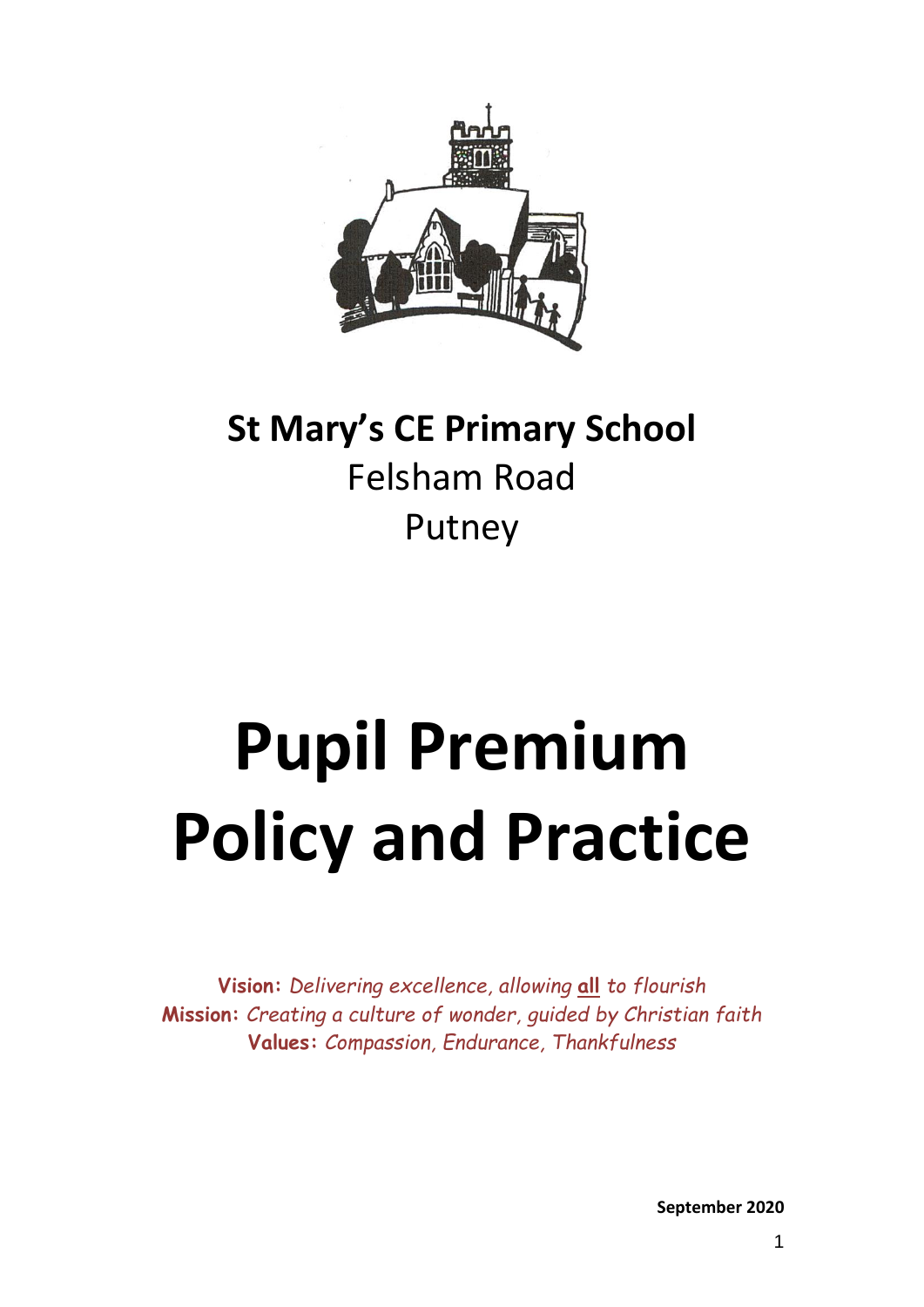#### **Overview**

The pupil premium was introduced in April 2011, and paid by means of a specific grant based on school census figures for pupils registered as eligible for Free School Meals (FSM) in Reception to Year Eleven.

Parents qualify for FSM for their children if they receive one of the following benefits (there are some exclusions, please see the respective notes below):

- Income support  $(IS)^*$
- Income based job seekers allowance (IBJSA) $*$
- An income-related employment and support allowance
- Support under part VI of the Immigration and Asylum Act 1999
- Child Tax Credit (provided they are not entitled to Working Tax Credit) and have annual income that does not exceed £16, 190 as assessed by Her Majesty's Revenue Customs\*\*
- Guaranteed element of State Pension Credit

\*Children who receive (IS) or (IBJSA) in their own right are also eligible to receive free school meals.

\*\*Parents/Guardians who are in receipt of Child Tax Credit and have an annual taxable income in excess of £16,190 are not eligible for FSM \*\*Parents/Guardians who are in receipt of Pension Tax Credit and have an annual taxable income in excess of £16,190 are not eligible for FSM

Where a parent is entitled to Working Tax Credit during the four-week period immediately after their employment ceases, or after they start to work less than 16 hours per week, their children are entitled to FSM.

The grant is also given to schools for pupils who are looked after (CLA). For CLA pupils the Pupil Premium was calculated using the Children Looked After data returns (DDSA903). Schools will also receive the grant for each pupil who has left local-authority care (Post LAC) because of 1 of the following:

- adoption
- a special quardianship order
- a child arrangements order
- a residence order

A premium has also been introduced for children whose parents are currently, or have served in the armed forces (Ever5 Service Premium). The service premium is designed to address the emotional and social well-being of these pupils.

The pupil premium is additional to main school funding and it will be used by this school to address any underlying inequalities between the children identified above and none Pupil Premium children, by ensuring that funding reaches the children who need it most.

In 2015-16 an Early Years Pupil Premium was introduced for early years settings to improve the education they provide for disadvantaged 3- and 4 year-olds. Early years providers are any organisation offering education for children aged under 5, including nurseries and childminders. 3 and 4 year olds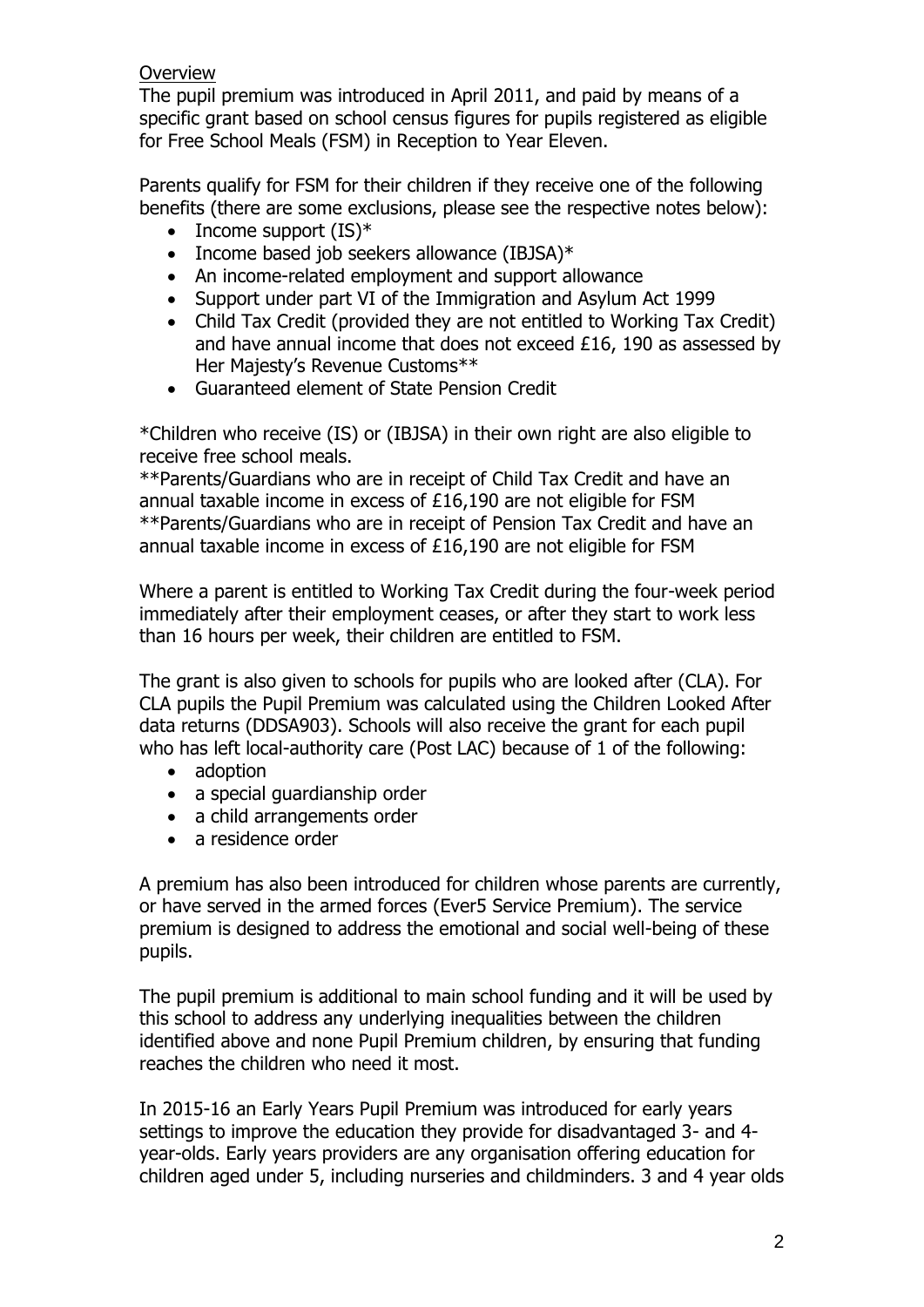in state-funded early education will attract EYPP funding if they meet at least 1 of the following criteria:

- their family gets 1 of the following:
	- o income Support
	- o income-based Jobseeker's Allowance
	- o income-related Employment and Support Allowance
	- o support under part VI of the Immigration and Asylum Act 1999
	- o the guaranteed element of State Pension Credit
	- o Child Tax Credit (provided they're not also entitled to Working Tax Credit and have an annual gross income of no more than £16,190)
	- o Working Tax Credit run-on, which is paid for 4 weeks after they stop qualifying for Working Tax Credit
	- o Universal Credit
- they are currently being looked after by a local authority in England or **Wales**
- they have left care in England or Wales through:
	- o an adoption
	- o a special guardianship order
	- o a child arrangement order

#### Funding

In the 2020 to 2021 financial year, schools will receive the following funding for each child registered as eligible for free school meals at any point in the last 6 years:

| <b>Disadvantaged pupils</b>                                                                                                                                                                             | <b>Pupil premium per pupil</b> |
|---------------------------------------------------------------------------------------------------------------------------------------------------------------------------------------------------------|--------------------------------|
| Pupils in Nursery recorded as Ever 6<br>free school meals (EYPP)                                                                                                                                        | £302                           |
| Pupils in year groups Reception to<br>Year 6 recorded as Ever 6 free school<br>meals                                                                                                                    | £1,320                         |
| Looked-after children (LAC) defined in<br>the Children Act 1989 as one who is<br>in the care of, or provided with<br>accommodation by, an English local<br>authority                                    | £1,320                         |
| Children who have ceased to be<br>looked after by a local authority in<br>England and Wales because of<br>adoption, a special guardianship<br>order, a child arrangements order or<br>a residence order | £2,300                         |
| Pupils in year groups Reception to<br>Year 11 recorded as Ever 6 service<br>child or in receipt of a child pension<br>from the Ministry of Defence                                                      | £300                           |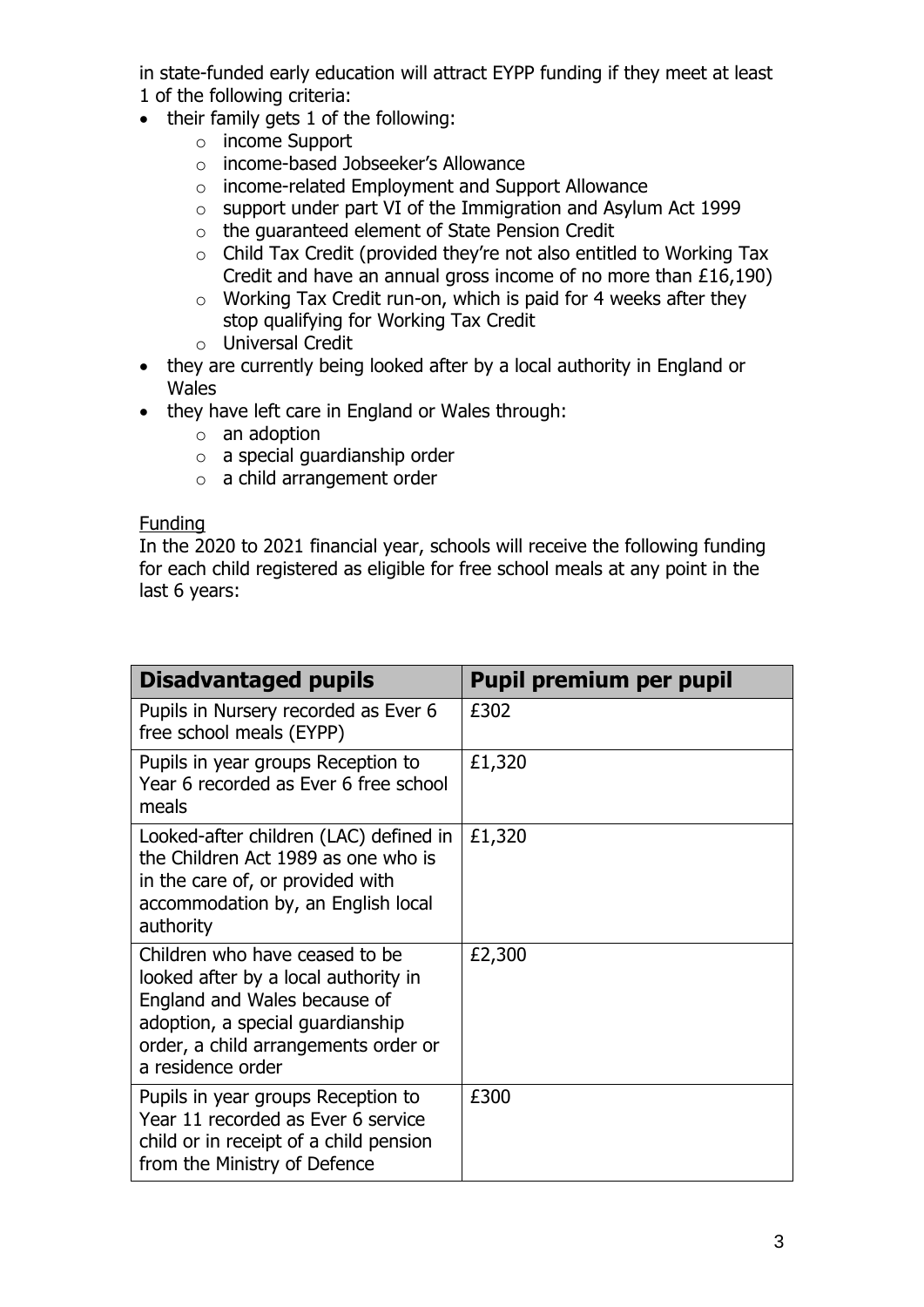**Objectives** 

- 1. The Pupil Premium will be used to provide support to improve the progress and to raise the standard of achievement for these pupils.
- 2. The funding will be used to narrow and close the gap between the achievement of these pupils and their peers.
- 3. As far as its powers allow, the school will use the additional funding to address any underlying inequalities between children eligible for Pupil Premium and others.
- 4. We will ensure that the additional funding reaches the pupils who need it most and that it makes a significant impact on their education and lives.
- 5. We will use a tiered approach to Pupil Premium spending by improving teaching, targeting academic support and considering wider strategies (to remove non-academic barriers to learning e.g. attendance, behaviour and social/emotional support).

#### **Strategies**

- 1. Pupil premium will be spent over the academic year (from September 2020 to July 2021) with the funding (for EY Premium and YR FSM pupils) arriving in April 2021 and evidence of spending to be produced from the following September (2021).
- 2. The Head Teacher, in consultation with the Governors, Staff and Parent/Carers will decide how the Pupil Premium should be spent for the benefit of entitled pupils.
- 3. The school will assess what additional provision should be made for the individual pupils through the creation of a spending plan.
- 4. The school will be accountable for how it has used the funding to support the achievement of those pupils covered by the Pupil Premium and the Head Teacher will report to the Governing Body and parents on how effective the intervention has been in achieving its aims. We will publish the Pupil Premium report on the school's website (using the format outlined in Appendix 1).
- 5. We will ensure that parents of entitled children, governors and staff are made fully aware of the activities/strategies covered by the Premium.
- 6. We will seek to further develop strategies and interventions which can improve the progress and attainment of these pupils.
- 7. We will track the impact of the strategies put into place through the funding to ensure that we can show the value that has been added to the education of the entitled children.
- 8. We will monitor, evaluate and review the success of the impact of the Pupil Premium funding.

#### **Outcomes**

This policy will play an important part in the educational development of the individual pupils who are entitled to the Pupil Premium. We will ensure these pupils are treated equally and as favourably as others and that the additional funding is used well to address the challenges they face. The school will use the additional funding to promote the achievement and progress of all entitled pupils. Through wise use of this additional funding we are fully committed to ensuring that the individual needs of each entitled child are met. As a result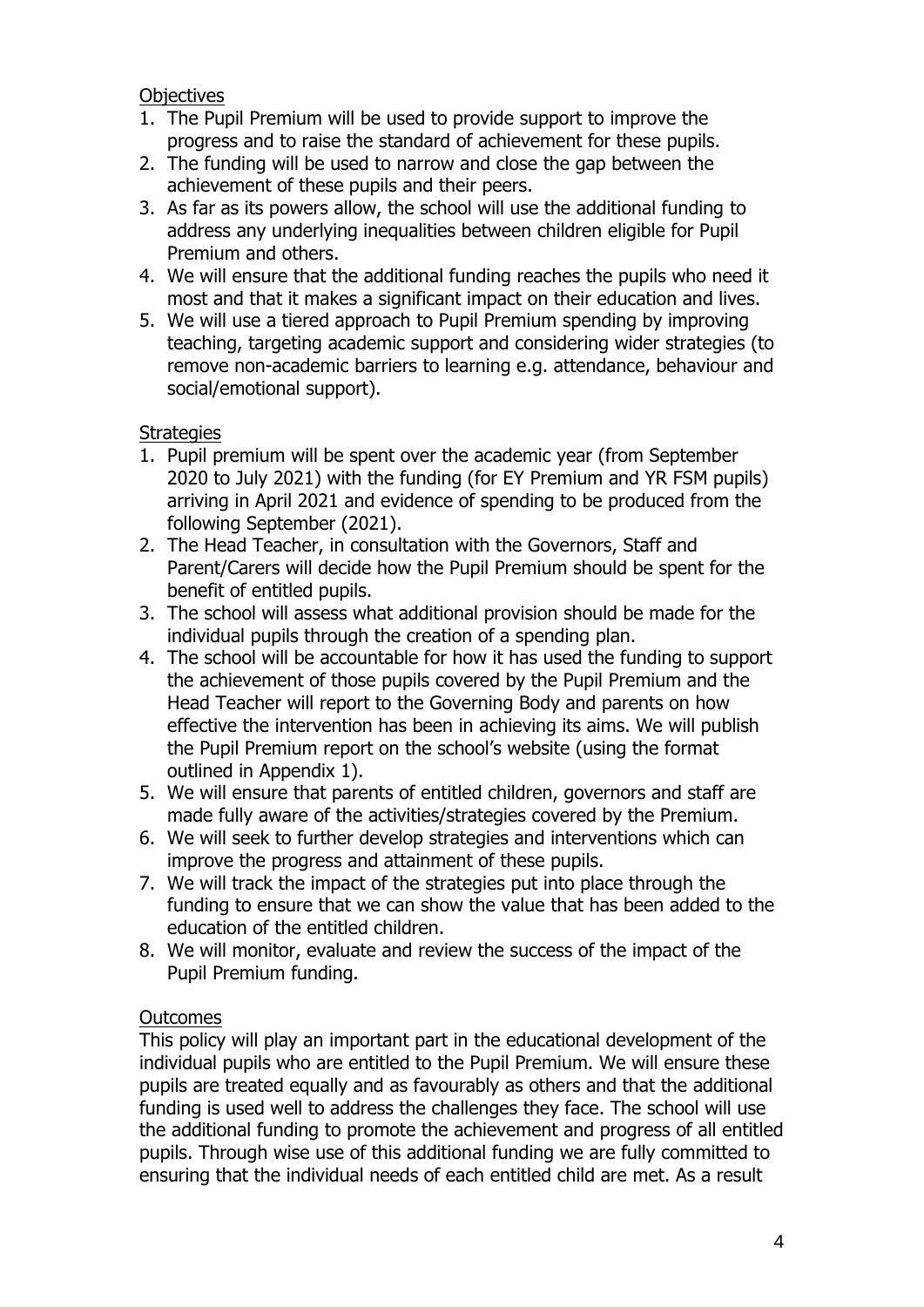of the additional funding, these children will make better progress and achieve higher standards than would have been likely without it.

#### Monitoring and Review

We will review this policy once every year as well as responding to trends that suggest the need for review.

| Name/s and job<br>title of reviewer                                                                         | Date of review           | Date of governor<br>approval | Suggested date<br>for review |
|-------------------------------------------------------------------------------------------------------------|--------------------------|------------------------------|------------------------------|
| <b>Miss Cheryl Payne</b><br>- Head Teacher                                                                  | August 2013              | December 2013                | <b>December 2014</b>         |
| <b>Miss Cheryl Payne</b><br>- Head Teacher                                                                  | October 2014             | December 2014                | December 2015                |
| <b>Miss Cheryl Payne</b><br>- Head Teacher<br>and Mrs Bryony<br><b>Barron - Inclusion</b><br><b>Manager</b> | <b>September</b><br>2015 | <b>November</b><br>2015      | <b>June 2016</b>             |
| <b>Miss Cheryl Payne</b><br>– Head Teacher<br>and Mrs Wendy<br>Livingstone-<br><b>Deputy Head</b>           | <b>September</b><br>2016 | <b>November</b><br>2016      | <b>June 2017</b>             |
| <b>Miss Cheryl Payne</b><br>- Head Teacher<br>and Mrs Wendy<br>Livingstone-<br><b>Deputy Head</b>           | <b>September</b><br>2017 | <b>September</b><br>2017     | <b>June 2018</b>             |
| <b>Miss Cheryl Payne</b><br>- Head Teacher<br>and Mrs Wendy<br>Livingstone -<br><b>Deputy Head</b>          | <b>September</b><br>2018 | October 2018                 | <b>June 2019</b>             |
| <b>Miss Cheryl Payne</b><br>- Head Teacher<br>and Mrs Wendy<br>Livingstone -<br><b>Deputy Head</b>          | <b>September</b><br>2019 | <b>September</b><br>2019     | <b>June 2020</b>             |
| <b>Mrs Wendy</b><br>Livingstone -<br><b>Deputy Head</b>                                                     | January 2021             | January 2021                 | <b>July 2021</b>             |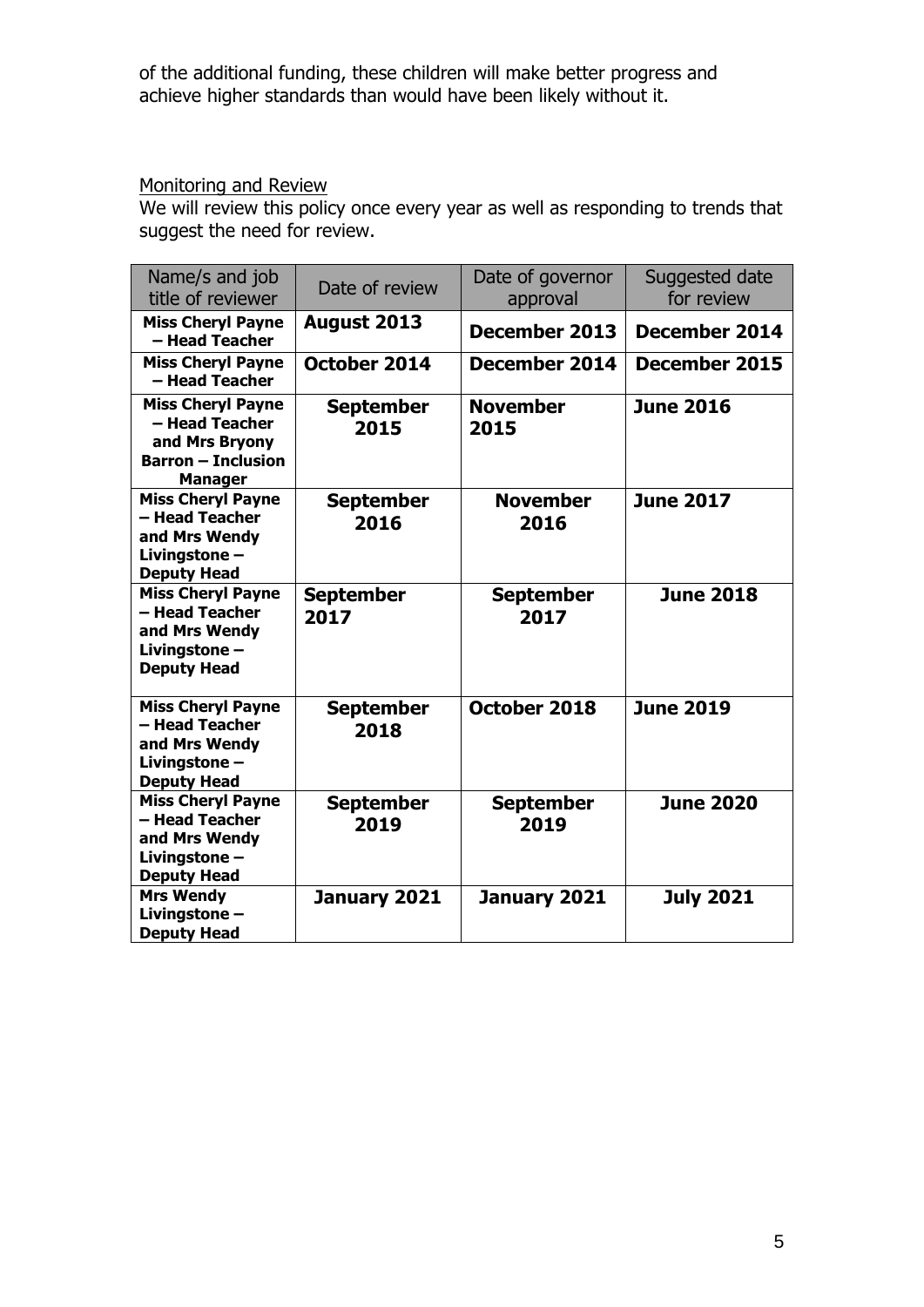#### **Appendix 1**

#### **Pupil Premium Report to Parents and Governors September 20..**

### **Pupil Premium Strategy/Self Evaluation**

| <b>1.Summary Information</b>              |                                     |                                      |                  |                                                      |  |  |  |  |  |
|-------------------------------------------|-------------------------------------|--------------------------------------|------------------|------------------------------------------------------|--|--|--|--|--|
| School:                                   | St Mary's CE Primary School, Putney |                                      |                  |                                                      |  |  |  |  |  |
| <b>Academic Year</b>                      |                                     | Total PP Budget (18-19)              |                  | Date of Most recent PP                               |  |  |  |  |  |
|                                           |                                     | Total PP Budget (17-18)              |                  | review                                               |  |  |  |  |  |
|                                           |                                     | Total PP Budget (16-17)              |                  |                                                      |  |  |  |  |  |
|                                           |                                     | Total PP Budget (15-16)              |                  |                                                      |  |  |  |  |  |
|                                           |                                     |                                      |                  |                                                      |  |  |  |  |  |
| <b>Total Number of Pupils</b>             |                                     | Number of pupils                     | 22 (YR-Y6) 18-19 | Date for next internal                               |  |  |  |  |  |
|                                           |                                     | eligible for PP                      | 24 (YR-Y6) 17-18 | review of this strategy                              |  |  |  |  |  |
|                                           |                                     |                                      | 14 (YR-Y6) 16-17 |                                                      |  |  |  |  |  |
|                                           |                                     |                                      | 9 (YR-Y6) 15-16  |                                                      |  |  |  |  |  |
|                                           |                                     |                                      |                  |                                                      |  |  |  |  |  |
|                                           |                                     |                                      |                  |                                                      |  |  |  |  |  |
| 2. Current attainment                     |                                     |                                      |                  |                                                      |  |  |  |  |  |
|                                           |                                     | Pupils eligible for PP (your school) |                  | <b>Pupils Not eligible for PP (national average)</b> |  |  |  |  |  |
| % achieving expected standard or above in |                                     |                                      |                  |                                                      |  |  |  |  |  |
| reading, writing and maths                |                                     |                                      |                  |                                                      |  |  |  |  |  |
| % making expected progress in reading (as |                                     |                                      |                  |                                                      |  |  |  |  |  |
| measured bin the school)                  |                                     |                                      |                  |                                                      |  |  |  |  |  |
| % making expected progress in writing (as |                                     |                                      |                  |                                                      |  |  |  |  |  |
| measured in the school)                   |                                     |                                      |                  |                                                      |  |  |  |  |  |
| % making expected progress in maths (as   |                                     |                                      |                  |                                                      |  |  |  |  |  |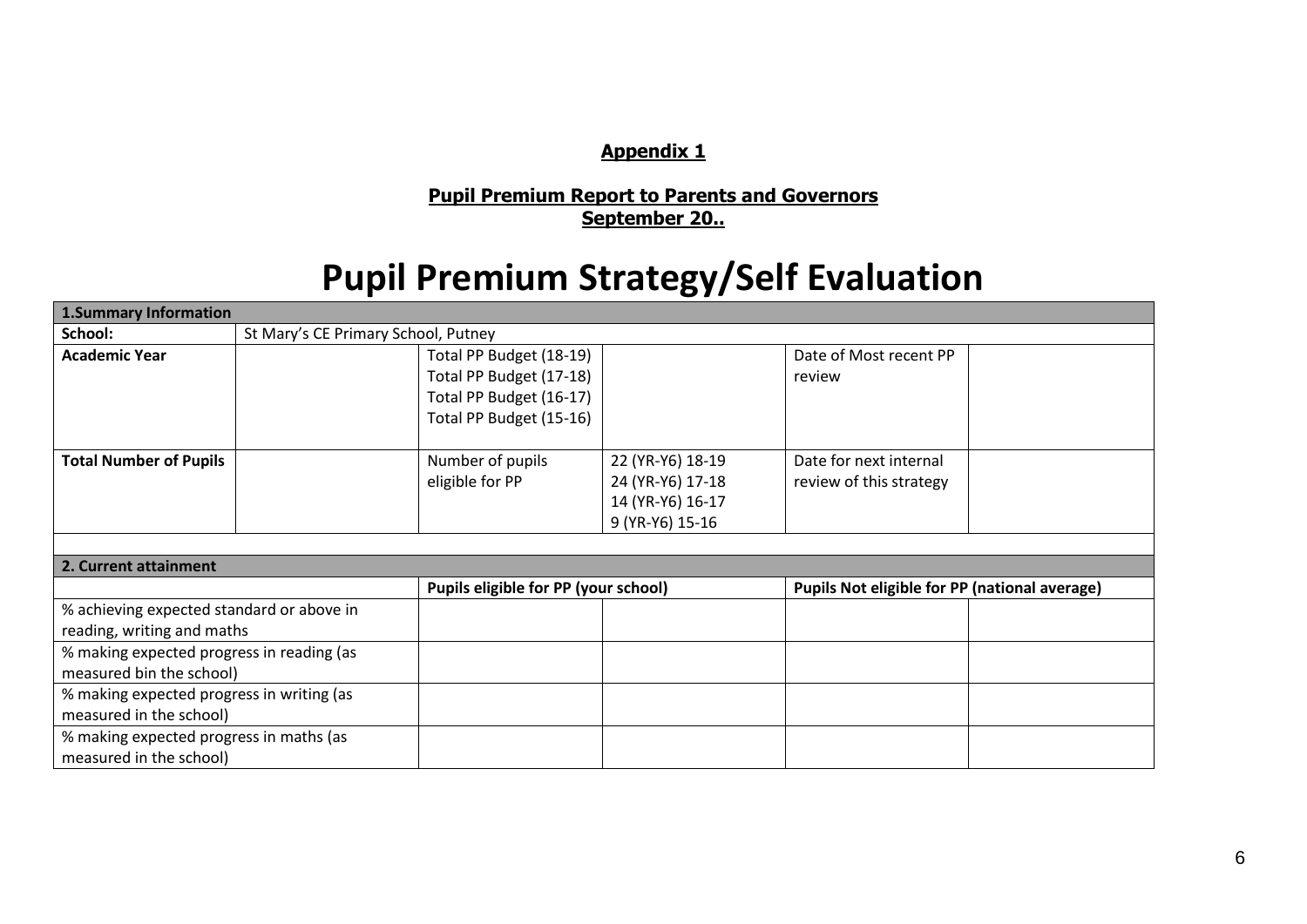| 3. Barriers to future attainment (for pupils eligible for PP) |                                    |                                                                                                       |                                   |                                       |                             |      |  |
|---------------------------------------------------------------|------------------------------------|-------------------------------------------------------------------------------------------------------|-----------------------------------|---------------------------------------|-----------------------------|------|--|
|                                                               |                                    | Academic Barriers (issues to be addressed in school, such as poor oral language skills)               |                                   |                                       |                             |      |  |
| А.                                                            |                                    |                                                                                                       |                                   |                                       |                             |      |  |
| В.                                                            |                                    |                                                                                                       |                                   |                                       |                             |      |  |
| C.                                                            |                                    |                                                                                                       |                                   |                                       |                             |      |  |
|                                                               |                                    | Additional Barriers (including those which also require action outside school, such as low attendance |                                   |                                       |                             |      |  |
| D.                                                            |                                    |                                                                                                       |                                   |                                       |                             |      |  |
| Ε.                                                            |                                    |                                                                                                       |                                   |                                       |                             |      |  |
|                                                               |                                    |                                                                                                       |                                   |                                       |                             |      |  |
|                                                               |                                    | 4. Intended Outcomes (specific outcomes and how they will be measured)                                |                                   | <b>Success criteria</b>               |                             |      |  |
| А.                                                            |                                    |                                                                                                       |                                   |                                       |                             |      |  |
| В.                                                            |                                    |                                                                                                       |                                   |                                       |                             |      |  |
| C.                                                            |                                    |                                                                                                       |                                   |                                       |                             |      |  |
| D.                                                            |                                    |                                                                                                       |                                   |                                       |                             |      |  |
|                                                               |                                    |                                                                                                       |                                   |                                       |                             |      |  |
| 5. Review of expenditure                                      |                                    |                                                                                                       |                                   |                                       |                             |      |  |
| <b>Previous Academic Year</b>                                 |                                    |                                                                                                       |                                   |                                       |                             |      |  |
| i.                                                            | <b>Quality of Teaching for all</b> |                                                                                                       |                                   |                                       |                             |      |  |
| <b>Action</b>                                                 |                                    | <b>Intended Outcome</b>                                                                               |                                   | <b>Estimated Impact: Did you meet</b> | <b>Lessons Learned (and</b> | Cost |  |
|                                                               |                                    |                                                                                                       | the success criteria? (Include    |                                       | whether you will continue   |      |  |
|                                                               |                                    |                                                                                                       | impact on pupils not eligible for |                                       | with this approach)         |      |  |
|                                                               |                                    |                                                                                                       | PP, if appropriate)               |                                       |                             |      |  |
|                                                               |                                    |                                                                                                       |                                   |                                       |                             |      |  |
|                                                               |                                    |                                                                                                       |                                   |                                       |                             |      |  |
| ii.                                                           | <b>Targeted support</b>            |                                                                                                       |                                   |                                       |                             |      |  |
| <b>Action</b>                                                 |                                    | <b>Intended Outcome</b>                                                                               |                                   | <b>Estimated Impact: Did you meet</b> | <b>Lessons Learned (and</b> | Cost |  |
|                                                               |                                    |                                                                                                       |                                   | the success criteria? (Include        | whether you will continue   |      |  |
|                                                               |                                    |                                                                                                       |                                   | impact on pupils not eligible for     | with this approach)         |      |  |

┍

Ξ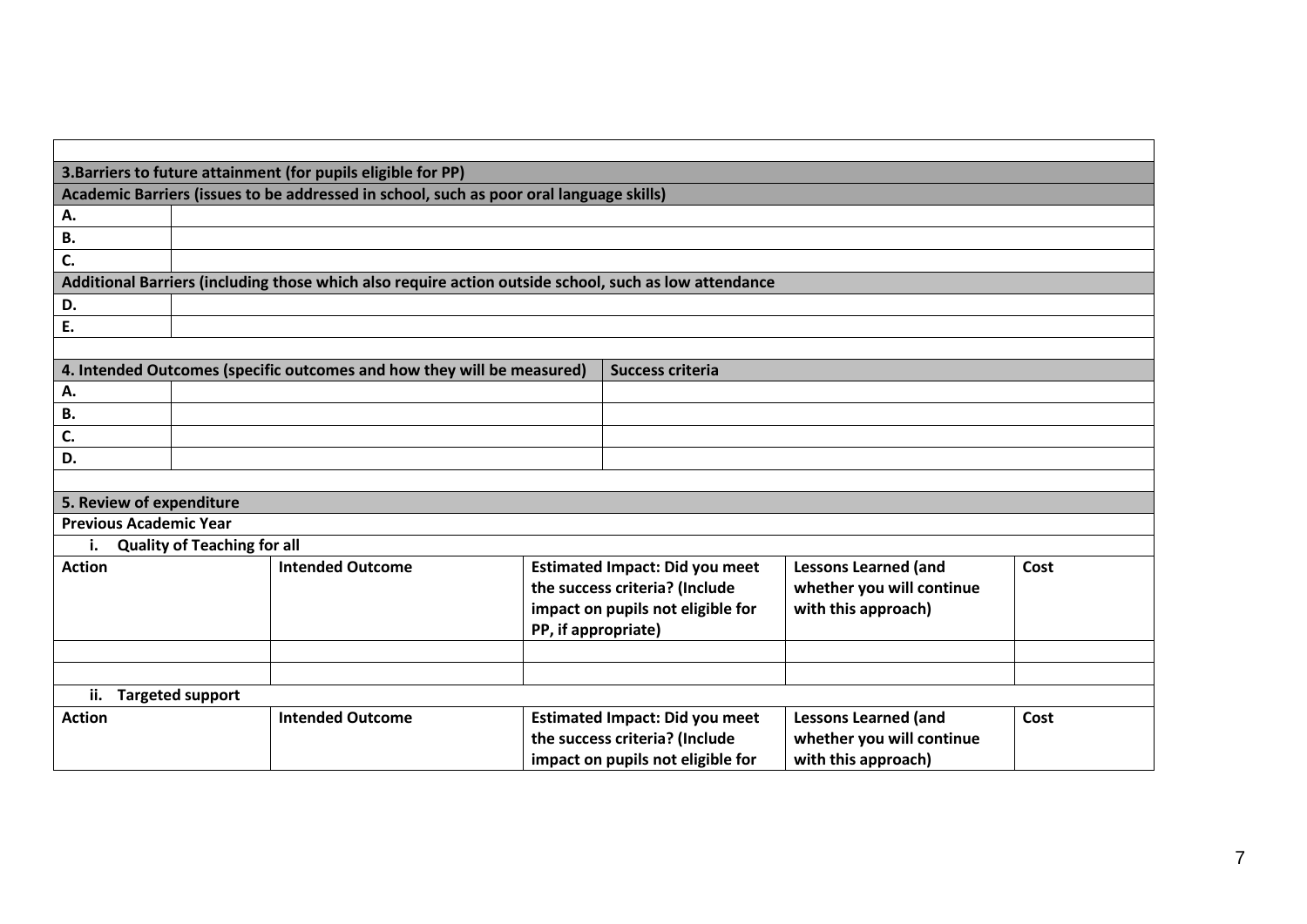|                                          |  |                                                                                                                                                  | PP, if appropriate)        |                                   |                                       |                                             |                             |                      |                 |                 |
|------------------------------------------|--|--------------------------------------------------------------------------------------------------------------------------------------------------|----------------------------|-----------------------------------|---------------------------------------|---------------------------------------------|-----------------------------|----------------------|-----------------|-----------------|
|                                          |  |                                                                                                                                                  |                            |                                   |                                       |                                             |                             |                      |                 |                 |
|                                          |  |                                                                                                                                                  |                            |                                   |                                       |                                             |                             |                      |                 |                 |
| iii. Other approaches                    |  |                                                                                                                                                  |                            |                                   |                                       |                                             |                             |                      |                 |                 |
| <b>Action</b>                            |  | <b>Intended Outcome</b>                                                                                                                          |                            |                                   | <b>Estimated Impact: Did you meet</b> |                                             | <b>Lessons Learned (and</b> |                      |                 | Cost            |
|                                          |  |                                                                                                                                                  |                            | the success criteria? (Include    |                                       | whether you will continue                   |                             |                      |                 |                 |
|                                          |  |                                                                                                                                                  |                            | impact on pupils not eligible for |                                       |                                             | with this approach)         |                      |                 |                 |
|                                          |  |                                                                                                                                                  |                            | PP, if appropriate)               |                                       |                                             |                             |                      |                 |                 |
|                                          |  |                                                                                                                                                  |                            |                                   |                                       |                                             |                             |                      |                 |                 |
| 6. Planned expenditure                   |  |                                                                                                                                                  |                            |                                   |                                       |                                             |                             |                      |                 |                 |
| <b>Academic Year</b>                     |  |                                                                                                                                                  |                            |                                   |                                       |                                             |                             |                      |                 |                 |
|                                          |  | The 3 headings enable you to demonstrate how you are using the Pupil Premium to improve classroom pedagogy, provide targeted support and support |                            |                                   |                                       |                                             |                             |                      |                 |                 |
| whole school strategies                  |  |                                                                                                                                                  |                            |                                   |                                       |                                             |                             |                      |                 |                 |
| <b>Quality of teaching for all</b><br>i. |  |                                                                                                                                                  |                            |                                   |                                       |                                             |                             |                      |                 |                 |
| <b>Action</b>                            |  | <b>Intended outcome</b>                                                                                                                          | What is the evidence and   |                                   | How will you ensure it is             |                                             | <b>Staff lead</b>           |                      | When will you   |                 |
|                                          |  |                                                                                                                                                  | rationale for this choice? | implemented well?                 |                                       |                                             |                             |                      | review          |                 |
|                                          |  |                                                                                                                                                  |                            |                                   |                                       |                                             |                             |                      |                 | implementation? |
|                                          |  |                                                                                                                                                  |                            |                                   |                                       |                                             |                             |                      |                 |                 |
|                                          |  |                                                                                                                                                  |                            |                                   |                                       |                                             |                             |                      |                 |                 |
|                                          |  |                                                                                                                                                  |                            |                                   |                                       |                                             |                             |                      |                 |                 |
|                                          |  |                                                                                                                                                  |                            |                                   |                                       | <b>Total budgeted cost</b>                  |                             |                      |                 |                 |
|                                          |  |                                                                                                                                                  |                            |                                   |                                       |                                             |                             |                      |                 |                 |
| ii.<br><b>Targeted support</b>           |  |                                                                                                                                                  |                            |                                   |                                       |                                             |                             |                      |                 |                 |
| <b>Intended Outcome</b><br><b>Action</b> |  |                                                                                                                                                  | What is the evidence       |                                   |                                       | How will you ensure it<br><b>Staff lead</b> |                             | When will you review |                 |                 |
|                                          |  | and rationale for this                                                                                                                           | is implemented well?       |                                   |                                       |                                             |                             |                      | implementation? |                 |
|                                          |  |                                                                                                                                                  | choice?                    |                                   |                                       |                                             |                             |                      |                 |                 |
|                                          |  |                                                                                                                                                  |                            |                                   |                                       |                                             |                             |                      |                 |                 |
|                                          |  |                                                                                                                                                  |                            |                                   |                                       |                                             |                             |                      |                 |                 |
|                                          |  |                                                                                                                                                  |                            |                                   |                                       |                                             | <b>Total budgeted cost</b>  |                      |                 |                 |